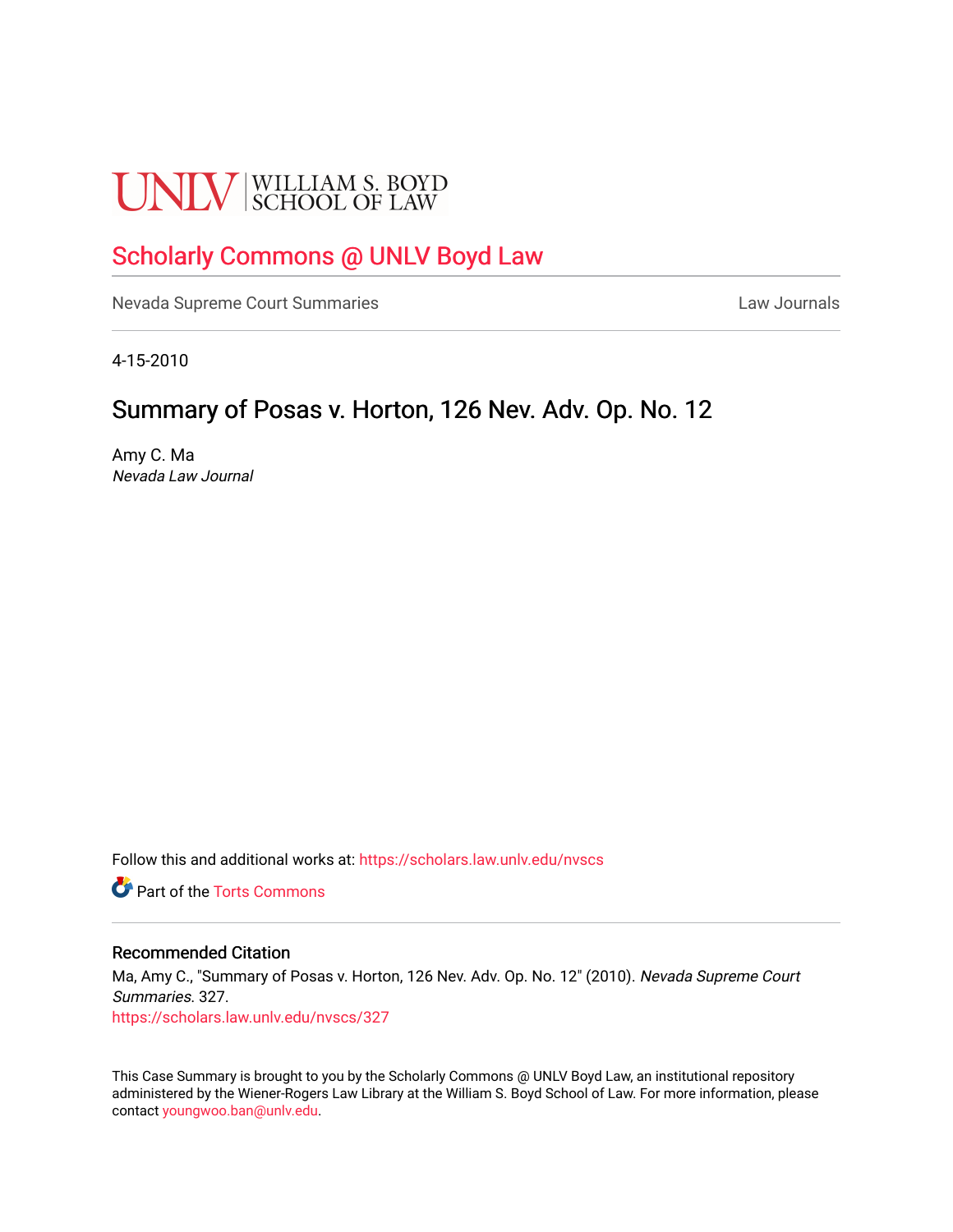# **Posas v. Horton, 126 Nev. Adv. Op. No. 12 (April 15, 2010)[1](#page-1-0)**

## **TORT LAW – SUDDEN-EMERGENCY JURY INSTRUCTION**

#### **Summary**

Appeal from a district court judgment entering a jury verdict in favor of the defendant, where the district court gave the jury sudden-emergency instruction for an automobile collision case.

## **Disposition/Outcome**

The Court reversed the judgment and remanded for a new trial, holding that because Respondent was negligent and did not exercise reasonable care, the district court abused its discretion by giving sudden-emergency jury instruction that prejudiced the appellant.

## **Factual and Procedural History**

Appellant Emilia Posas was driving in her vehicle when a jaywalking pedestrian pushing a stroller crossed the street in front of her vehicle. When Posas abruptly stopped her vehicle in order to avoid hitting the pedestrian, Respondent Nicole Horton subsequently hit the rear of Posas's vehicle with the front-end of her vehicle. Although Horton was following Posas's vehicle by three to four feet, she did not notice the pedestrian cross the street directly in front of Posas' vehicle before the accident. Also, Horton admitted that she had made a mistake by following Posas' vehicle too closely.

Posas brought a personal injury action against Horton, and the district court supplied the jury with a sudden-emergency instruction.<sup>[2](#page-1-1)</sup> The jury returned a verdict in favor of Horton and the district court denied Posas' motion for a new trial, as well as Posas' NRCP 60(b) motion.

## **Discussion**

## The sudden-emergency doctrine is not applicable

The Court considered the applicability of the sudden-emergency doctrine to this case, and found that sudden-emergency jury instruction is only appropriate when the party requesting the instruction demonstrates that: (1) unexpected conditions were present through no negligence of the requesting party; and (2) the requesting party exercised reasonable care.

In this case, Horton maintained that she was not at fault because the pedestrian created a sudden emergency, she did not cause the pedestrian to cross the street, and she acted as a reasonable prudent person by abruptly stopping her vehicle. However, the Court reasoned that because Horton was following Posas' vehicle too closely, Horton did not meet the second element of the sudden-emergency doctrine. The Court held that Horton's negligence, as opposed to the jaywalking pedestrian, placed her in a position of peril..

<span id="page-1-1"></span><span id="page-1-0"></span><sup>&</sup>lt;sup>1</sup> By Amy C. Ma.<br><sup>2</sup> "The sudden-emergency instruction stated: A person confronted with a sudden emergency which he does not create, who acts according to his best judgment or, because of insufficient time to form a judgment fails to act in the most judicious manner, is not guilty of negligence if he exercises the care of a reasonably prudent person in like circumstances." Posas v. Horton, 126 Nev. Adv. Op. No. 12, 2-3 n.1 (Apr. 15, 2010).